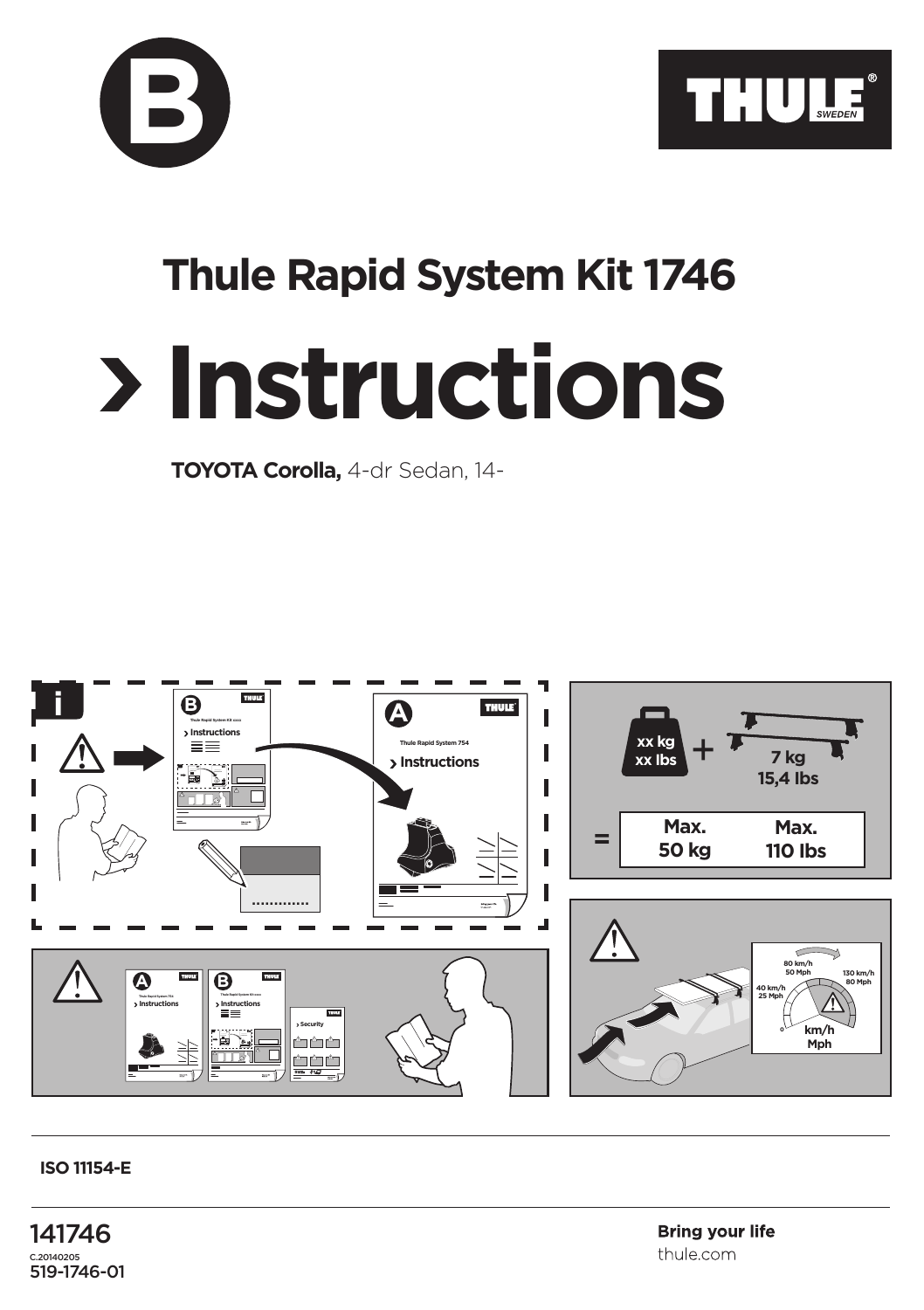

|                                                                               | X (scale) | X (mm) | X (inch)        |
|-------------------------------------------------------------------------------|-----------|--------|-----------------|
| TOYOTA Corolla, 4-dr Sedan, 14-                                               | 25,5      | 906    | $35\frac{5}{8}$ |
| $\overline{\mathbf{2}}$<br>$\overline{\mathbf{Q}}$<br>THULE<br>> Instructions |           |        |                 |
|                                                                               | Y (scale) | Y (mm) | Y (inch)        |
| TOYOTA Corolla, 4-dr Sedan, 14-                                               | 25,5      | 906    | $35\frac{5}{8}$ |
|                                                                               |           |        |                 |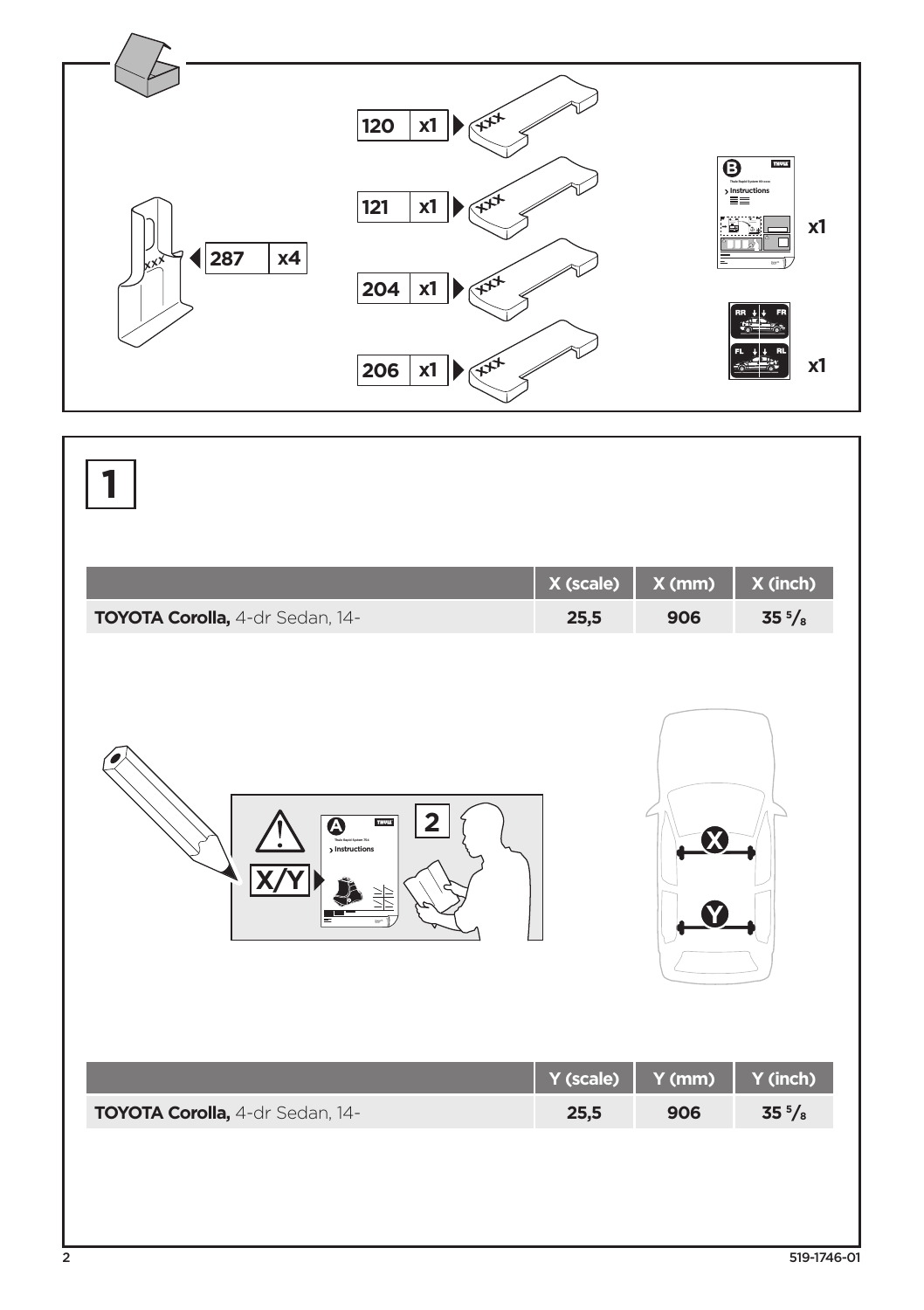